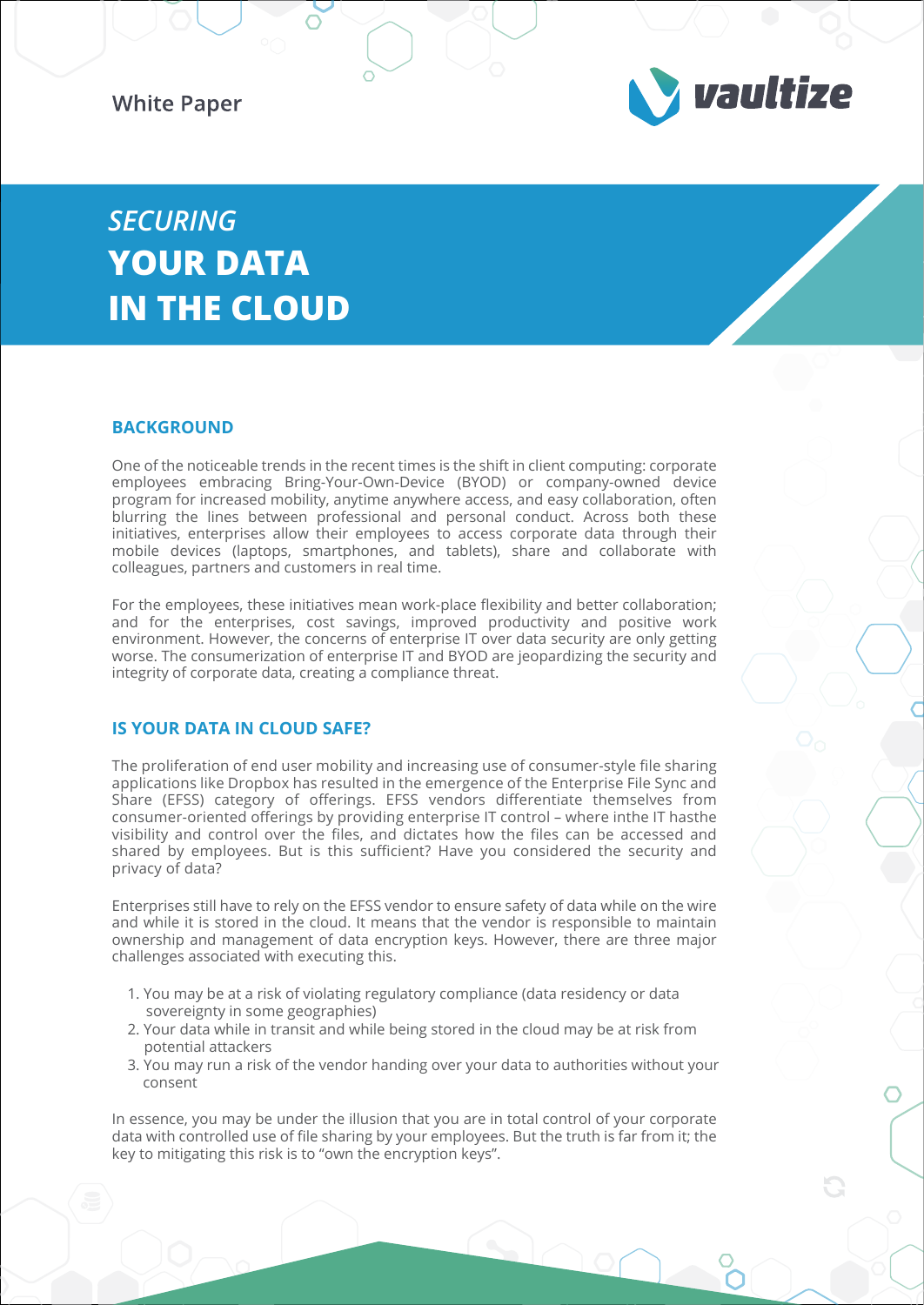

## **END-TO-END ENCRYPTION**

**Use case: Imagine a document that a mobile user wants to access from a file server or a desktop inside his corporate network. Vaultize will pick this file up from its source, divide it into chunks for de-duplication, encrypt each chunk separately using AES 256-bit encryption, send only the new (and encrypted) chunks to user's mobile device over a SSL protected link,. On user's device these chunks will be stored on an additionally encrypted and password/PIN protected storage inside the secure Vaultize app. The document's chunks will be decrypted and reassembled only when user accesses the file. This is Vaultize's end-to-end encryption technology and it works irrespective of the type of device, network or location. It is because of this level of security that Vaultize users are not required to use VPN anywhere.**

Vaultize is the only solution to perform AES 256-bit military-grade encryption of data together with de-duplication on user devices before it is put on the wire. This along with at-restencryption on endpoints guarantees end-to-end security of your data. Vaultize also provides option for IT to own and manage encryption keys ensuring complete safety of data and compliance with data privacy and sovereignty requirements.

#### **DATA PRIVACY**

**centralized administration console. Use case: For organizations that is not allowed to keep encryption keys outside certain geographical regions (because of data residency or sovereignity laws), storing data in cloud or a globally distributed infrastructure becomes very challenging. Vaultize enables IT to tackle this challenge through its Data Privacy Option (DPO). DPO allows IT to take physical control of keys by downloading them for all or selected users/groups from the** 

| Add users/mail addresses                         |                               |
|--------------------------------------------------|-------------------------------|
|                                                  |                               |
| For outside organization contacts enter email id |                               |
| Shared to                                        | <b>Permissions</b>            |
| Bob Jude                                         | View Edit, Admin              |
| Smith Mayer                                      | Admin<br>View<br><b>Edit</b>  |
| Bob Jude                                         | <b>Admin</b><br>View!<br>1200 |

**The keys can now be kept only in the desired regions and managed from there. The administrator can also delete the keys from the Vaultize servers or cloud from the same console.**

Vaultize allows corporate IT to own and manage keys through its data privacy feature. Vaultize's patent pending encryption technology used in file sharing and mobility ensures that the data is encrypted (and later decrypted) only on endpoints, whether mobile or non-mobile. That means, while in transit what goes over the wire is encrypted (data-in-motion) and the data stays encrypted while on the cloud storage (data-at-rest). With data privacy, IT is given physical control of the encryption keys and Vaultize will never store any keys in any of its infrastructure – ensuring complete privacy and mitigation from all the three risks mentioned previously.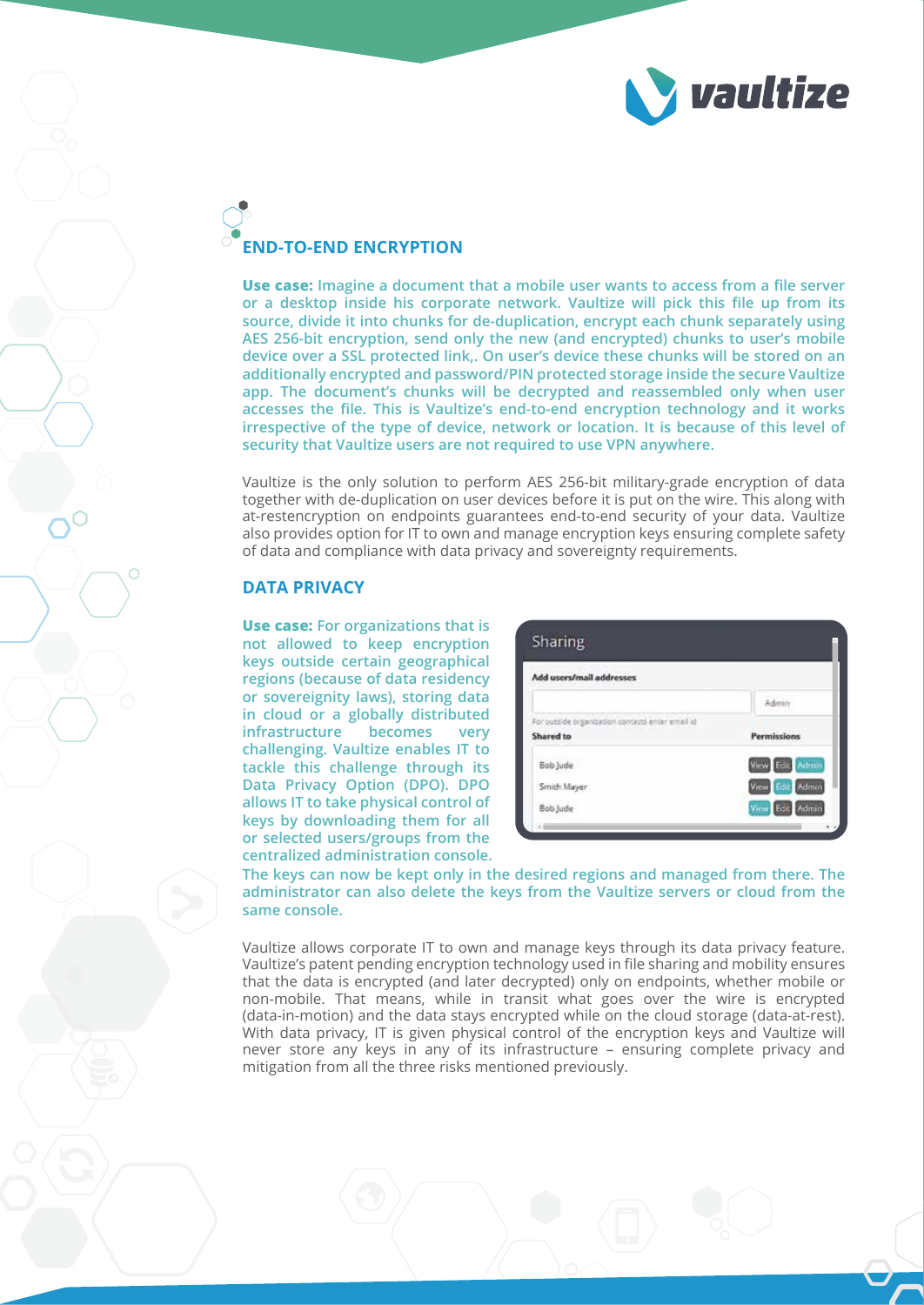#### **COMPREHENSIVE SECURITY CONTROL**

Increasingly more data is being stored in the cloud, risking sensitive corporate information. IT is exploring ways to ensure end users comply with organizational policies. Merely securing the end points or the servers may not be sufficient. Your file sharing platform is only as secure as your vendor's security standards.

vaultize

Vaultize provides on-disk encryption to protect the critical data on endpoints and mobile devices from unauthorized access and data leakage in case of device loss, compromise or theft.



Additionally, to secure the data "in-transit" during file access, sharing, sync and protection, Vaultize encrypts the data on the device even before being transmitted over a secure SSL connection. Vaultize is the only solution that performs encryption and de-duplication together at source, using patent pending technology — making it the most secure solution available in the market. Every transmission is authorized using OAuth, which effectively provides the same security as VPN, and hence users do not require VPN to access and/or to share corporate data from the endpoints when they are outside the corporate network and beyond the firewall.

#### **COMPLIANCE ASSURANCE**

For every business, security of data is crucial from the perspective of risk management, compliance and governance. Vaultize provides unmatched end-to-end security by performing encryption of data while it is stored on user devices, while the data is in transit over the wire and while it is stored on Vaultize server/cloud.

Through data privacy, Vaultize provides option for IT to own and manage encryption keys ensuring complete safety of data and compliance with data privacy and data residency requirements.